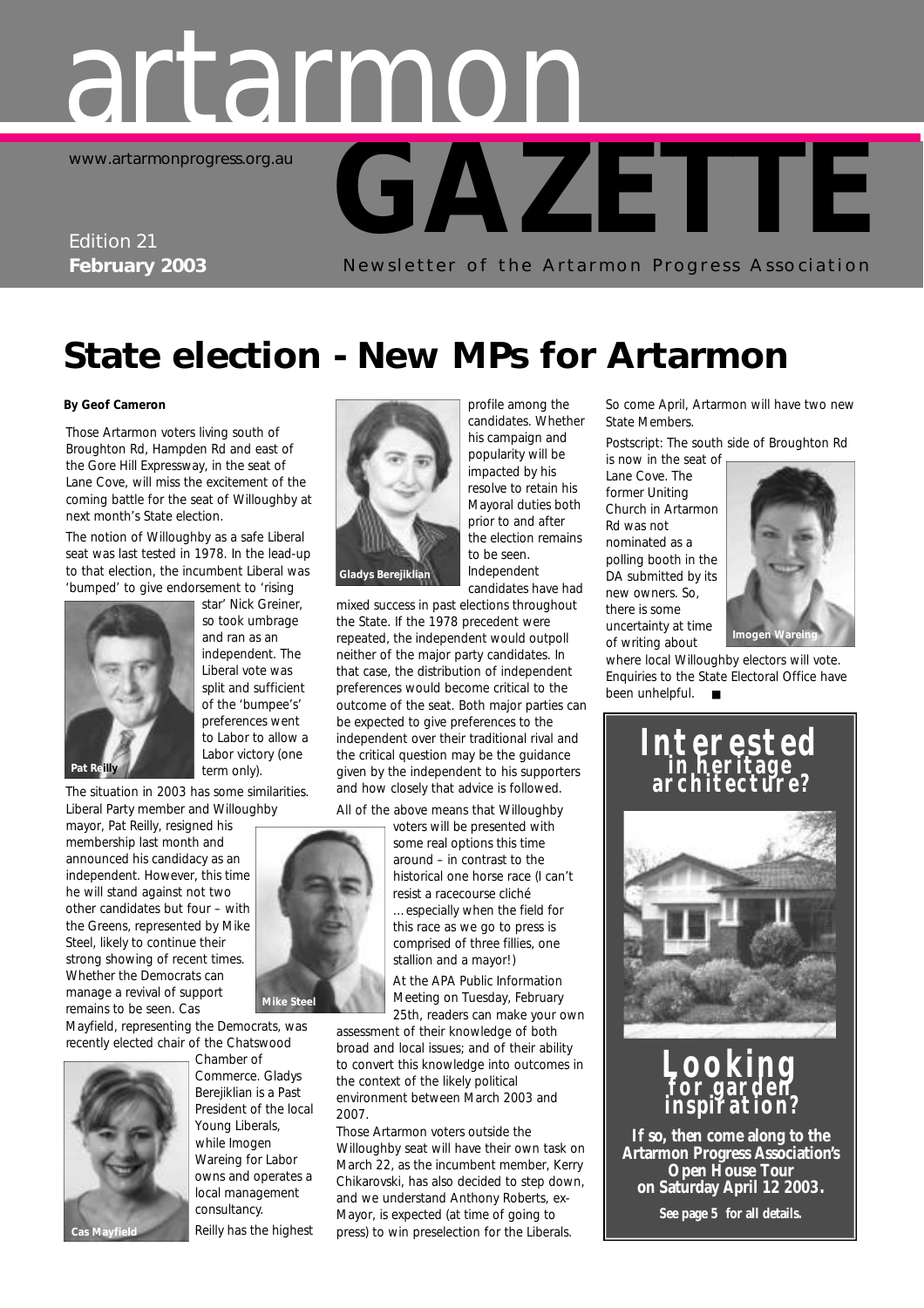### **Artarmon Progress Association**

ABN 77 319 108 019

**Established 1914**

#### **The APA Committee usually meets on the 2nd Monday of the month, excluding January.**

PO Box 540 Artarmon NSW 1570 sec@artarmonprogress.org.au. Phone/Fax 9411 6616 www.artarmonprogress.org.au

#### **COMMITTEE 2001-2002**

**V P/Treasurer** 

**President** Keith Anderson<br>Treasurer Michael Dawes **Secretary** David Bruce-Steer **Committee** Brian Hall Tony Kemm Barry Thompson Anne Weinert Geof Cameron

# artarmon<sub>E</sub>

#### PO Box 540 Artarmon 1570

The Artarmon Gazette is published quarterly by the Artarmon Progress Association. It is distributed by volunteers, free of charge to Artarmon residents and businesses.

TheArtarmonGazette seeks to inform residents and business people about current local events and issues to provide them a forum in which to discuss matters of interest and concern.

Written contributions and photographs are very welcome. Please submit all non-advertising material to the Editor. Material can be received on disk or via Internet. Some minor editing may be necessary for considerations of space and layout.

View and opinions expressed in the Artarmon Gazette are not necessarily those of the Artarmon Progress Association or its members. While all care is taken for accuracy, no responsibility can be taken by the Association, theEditor, Typesetter or Printer.

**APA Website** Hosting Courtesy of Globecast

### **FUTURE DATES**

| Tue 25 Feb | Public Information Meeting -<br>Artarmon Librar y              |
|------------|----------------------------------------------------------------|
| Mon17Mar   | N'hood Watch evening meeting<br>Art'mon Lib. - new Safety H'se |
| Thu 17 Apr | Gazette Copy closes                                            |
| Fri 25 Apr | Gazette Advertising closes                                     |
| Sun18 May  | N'Watch noon BBQ. Clown for<br>children, Art'mon Bowling Club  |
| Tue 27May  | <b>Public Information Meeting</b><br>Artarmon Librar y         |

# **APA - Notes from the President**

As we move into year 2003, many of the major issues confronting us from 2002 remain high priority. It is timely to remind ourselves that if we are to secure outcomes beneficial to our community, there can be no let-up on the effort required by the wider community, itself, to achieve our goals. Accordingly, the Association appeals, through this Gazette, to our readership for support in ensuring that our community representatives, at all levels - Local, State and Federal - are well aware of our objectives and the expectation that they should be applying themselves to working for us.

In addition to individual initiatives by residents and business people, support can be demonstrated by joining your Progress Association, which, given solid endorsement by a strong membership, carries a stronger voice with the authorities.

Readers will be aware of some of the key issues still before us where it appears we need much more pressure if our quiet enjoyment of this great district is to be protected and not degraded by otherwise beneficial developments. The State elections in March are the perfect opportunity for us to make our views known to those who are seeking to represent us at that level.

In large part, the Lane Cove Tunnel, a generally excellent concept, has severe downsides for us and it is imperative we continue to fight for:

- Upgrading of the Mowbray Rd / Pacific Hway intersection and the short Pacific Hway corridor from Mowbray Rd to the Gore Hill Freeway
- Construction of the On / Off ramps on the Gore Hill Freeway at Falcon St on a TOLL-FREE basis
- Placement of appropriate air quality measuring equipment throughout Artarmon and the Industrial Area so that residents and workers throughout postcode 2064 can be satisfied that the quality of their air has not been compromised by the impact of the otherwise welcome tunnel
- An explanation of just what is proposed by the RTA in its stated intention to "compulsorily lease part of Artarmon Reserve for a period of 4 years, 11 months, with RTA's contractor to have right of entry onto the (undefined) subject land", probably via Chelmsford Ave. We have not been informed just which part of the reserve will be involved nor the impacts, if any, on the established activities on the reserve.

For those with access to the web, I suggest you refer to the WCC web site

(www.willoughby.nsw.gov.au), and the Agenda for Council's meeting on Tuesday, 28.1.03, item 20.1, Director-General's Report of the Proposed Lane Cove Tunnel and Associated Road Improvements.

It will quickly become clear that, notwithstanding representations by your Association, the Council, Peter Collins, MP, and Clr Coppock, amongst many others, that the RTA, and behind it, the Government, is not interested in our concerns. In short, the RTA has virtually dismissed or ignored our representations.

Clearly, Willoughby City Council maintains its strong support for our cause but much more pressure and publicity is required if we are to make any impact on the authorities.

Readers will be aware of our special meeting on Tuesday, 25th February, when we encourage your attendance to meet and question candidates for the State Electorate of Willoughby on this very important issue as well as the many other matters which I am sure are of concern to our members and the wider community.

#### **Keith Anderson**

# **Editor's mailbox**

#### *Dear Editor*

*Since the launch of www.seos.com.au offering a service to Owners and Committee Members of Strata Units, and my letter to the August 2002 Gazette, I have had discussions with those involved in the profession. The feedback I have received from professionals and owners has instigated a restructure of the site.*

*There is no fee for membership. Any person is able to access the site which is under constant development. Any input, or issues which you would like to share with your peers, will be welcomed.*

*Jacqueline Qualtro*

#### **POSITION VACANT - GAZETTE ADVERTISING SALES**

**Advertising Sales Representative for Artarmon Gazette.** Casual salesperson to seek and co-ordinate advertising for the quarterly Artarmon Gazette. Conditions and rates negotiable. **Phone John Peacock on 9413 9999 or gazette@artarmonprogress.org.au.**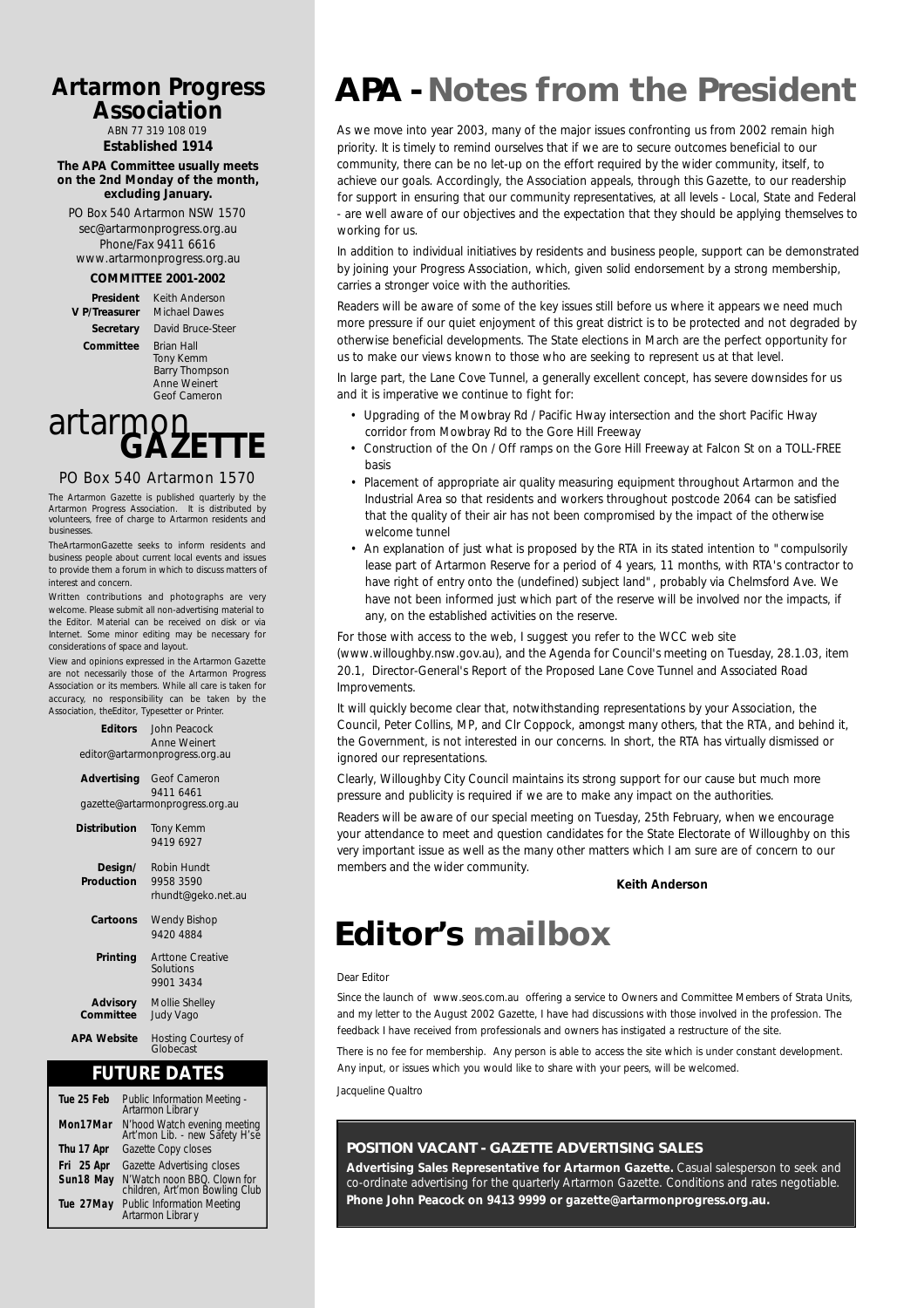# **APA...what's happening in your association**

...a round-up of issues the Committee is currently following on behalf of members:

#### **Industrial Areas**

An APA representative continues to be closely involved in helping to seek an appropriate outcome to the Council's special study on planning strategies for the Artarmon Industrial Area. This involves a continuing review of the Draft DCP No. 29 for Willoughby Industrial Areas. We would like to see upgrading of permitted developments and useage, along with introduction of appropriate, quality, public transport to reduce reliance on peak hour private motor vehicle commuter traffic. Already, developments on the ABC site have set something of a precedent and we congratulate the Mayor and Council for their willingness to afford the community an excellent opportunity to have its say through this special study which includes representatives of residents and commercial / business / industrial users.

#### **Elizabeth Lodge**

We have had a number of representations and letters from residents living nearby the Elizabeth Lodge redevelopment on Sydney St at Mowbray Rd. Their major concerns centre around traffic safety and parking issues, as well as the potential for noise and its associated impacts. We have written to Council summarising these concerns, as a Council approval of the design need not prevent a subsequent debate on improving traffic matters.

#### **Kids Cottage Community Centre**

The Council has now submitted a DA for operating hours for Kids Cottage Community Centre, as a result of consultation with residents living near the development, and other community input. The proposal is for the extension of the operating hours to 7.30am - 9.00pm Monday to Thursday, 7.30am – 6.30pm Friday and 9.00am – 4.00pm Saturday, to allow for community use in addition to the After School Care and other childcare activities on the site.

#### **Other issues we continue to monitor include:**

• Chandos Link Rd - the pending, new Link Rd between Herbert St and Chandos St at St Leonards which will ease some of the bottleneck at St Leonards but which must not degrade the quality of life for residents of the adjacent high-rise developments.

• New DCP's - Various new draft Development Control Plans, including draft DCP No. 2, Off-Street Parking (both residential and business); draft DCP No. 27 for Notifications of Development Applications.

• A number of traffic issues raised by members and residents.

• Monitoring of developments in our highly prized Artarmon Reserve and adjacent walkways, playground etc. ■

### **Public Information Meeting NSW State Elections-Meet the Candidates**

#### **Tuesday 25 February 2003, 8.00pm - 10.00pm Artarmon Community Library, Elizabeth St, Artarmon**

The first APA public meeting of 2003 will cover the seat of Willoughby which will be hotly contested in the State elections.All major parties will be represented.Candidates will present their policies in relation to local issues in the seat,and field your questions.

The candidates and representatives include:

- **Gladys Berejiklian Liberal Party of Australia**
- **Graham Firth (representing Imogen Wareing) Australian Labor Party**
- **Cas Mayfield Australian Democrats**
- **Mike Steel Greens Party**
- **Pat Reilly Independent**

This will be a great opportunity to listen to the speakers 'on the eve' of the elections and to quiz them before you cast your vote in March.

In recent years,the State seat of Willoughby has been affected by State or regional decisions such as the building of the Parramatta Rail Link,the Lane Cove tunnel, possible redevelopment of the Artarmon railway station,Chatswood CBD redevelopment,the M-2 and others.

In the past, we have had to 'fight for our corner' on these issues and we will have to do so again in the future. Don't miss your chance to hear what the 'potential pollies' have to say on these and other matters and take the opportunity to let them know what you think.

# northbridge

**Artarmon residents are invited to shop at Northbridge Plaza for all your shopping,**

### **EASY ACCESS**

Northbridge Plaza is only 5 minutes drive from Artarmon – and shoppers can park more quickly than going to Chatswood. The easiest access is to travel eastwards along Mowbray Rd, then Alpha Rd and Sailors Bay Rd. Residents can return via the Willoughby Leisure Centre. Once in Northbridge, there is easy access to Sydney's north along Eastern Valley Way or south to the City or Neutral Bay via Miller St.

### **FRIENDLY ATMOSPHERE**

Northbridge Plaza has a friendly village atmosphere - where shopowners get to know their regular customers and provide friendly personalised service. Goods are high quality.

### **GREAT RANGE OF SHOPS**

Visiting Northbridge Plaza means you can buy everything under one roof – 'one stop shopping' with all your basic foods, services, fashion and gifts.

### **LONG TRADING HOURS**

The New Concept, Full Range Woolworths trades from 7.30am to midnight Monday to Saturday, and is open Sunday. Speciality shops trade to 6.00pm Saturdays with most shops open Sunday.

### **SHOPS WITH A DIFFERENCE**

The centre is individual and unique. You will not find the same old shops that you normally encounter in every other centre. In addition most of the shops are the best in the industry. Customers can buy all their gifts and food all in one convenient location!

We look forward to welcoming you to Northbridge Plaza – the natural place for Artarmon people to shop!

**Corner Sailors Bay Road & Eastern Valley Way, Northbridge. Ph: (02) 9958 2648**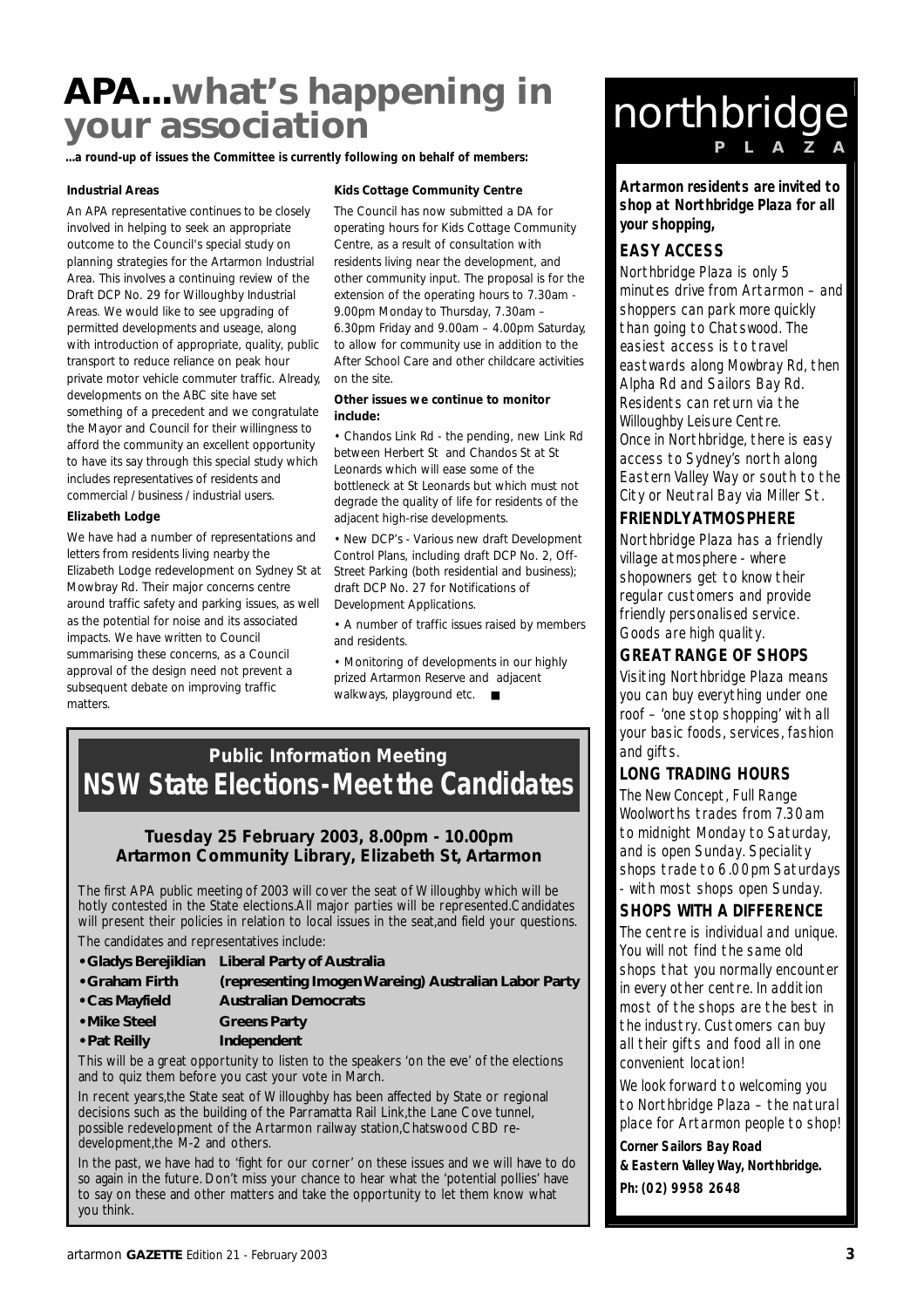# **Era ends for ABC at Gore Hill**

#### **By Barry Thompson**

In mid-January, Juanita Phillips indicated on air that the last ABC newscast had been presented from the Gore Hill studios. All subsequent news broadcasts would be compiled and delivered from the ABC complex in Harris St, Ultimo.

The withdrawal from Gore Hill is proceeding apace and to schedule. Willoughby Council assisted this process by agreeing to the rezoning of the site at its December 2 meeting. Rezoning allows the ABC to sell the site for redevelopment at a commercial price. Had they sold the site with its past zoning of 'Special Zone 5: Television Station', there would have been a very limited market OR the purchaser would have had to negotiate with Council over future uses for the site. Council was well aware that the Federal Government could dictate the terms of its sale of the land. Like the Council, we, the ABC's neighbours, can be comforted that they chose to consult.

In fact, the opportunities for consultation were extensive, although community responses initially appeared not to have been particularly diverse. Consultation was then directed through a Reference Group, including APA representation. The Group met on five occasions and had some success in tempering the initial proposals put forward by the ABC's consultants. Not only was the initial proposal for a bulky goods sales centre amended to a

business park for 'high technology' industry but there was general support also for Council's requests for extensive community facilities and services to be provided.

Some questioned why the whole site should not remain in public hands as open space. However, the threat of unilateral Commonwealth action tempered the tone of negotiations. The local community settled for a result that foreshadows considerable job creation without significant increases to local or regional traffic generation. That outcome is achieved by reducing the provisions for employee parking and by the subsidising of bus services that will assist employees to commute by public transport. On top of that, the sunrise-industry jobs to be created are expected to pay sufficiently well so that workers can afford to live in the new unit developments that have sprung up nearby in recent years. Reduction in the need for commuting is the sustainable answer to reducing traffic flows and congestion.

Some issues remain to be finalised between the parties and Council's resolution which has empowered the General Manager to execute its wishes. The whole site, excluding the transmission tower that remains in use, will be developed as a single entity with the scope and type of development to be in line with a Memorandum of Understanding currently being drawn up between Council and the

## **Wilkes Ave - gains and losses**

#### **By Mollie Shelley**

It was the last week in September. The Clipshop was busy. Every chair in the tiny salon was occupied: one client sat at the washbasin; a second, in front of the mirror, waited for her tint to 'take' at the roots; Kay was busily combing the long hair of a third.

'I don't call them 'clients' – they're my friends,' said Kay without interrupting her steady combing, sectioning and pinning. The three women nodded in agreement. Each one of them came from a different suburb, only one from Artarmon. The loyalty they were demonstrating reminded me of that commanded by our Artarmon librarian, Suzanne. One of the women explained -'She knows who has arthritis, whose granddaughter has had a baby…' . Another of Kay's 'friends' chimed in - 'People come to her because of personal recommendations. We know a good thing and we stick to it.' Kay laughed, 'You know, their families are mine.' Now I understood what people had been

telling me. I was here talking to Kay (and her 'friends') because over the back fence, in the street, by e-mail, a number of people had said - 'You know Kay's leaving us. You must do an article. She's listened to all our stories all these years. She's going to be sadly missed.'

Kay Tracy bought her hairdressing business in November 1980. Wilkes Ave was still a cul-desac and the shop next door was a milkbar. Then, she lived in North Ryde. She moved to the Central Coast in 1988, and would catch the 5.38am train from Woy Woy, to arrive in Artarmon before her first client at 7am. As for the future Kay told me she and her husband were planning a six-week camping trip to the Flinders Ranges. After that it would be time to decide what she will do next.

In September, Del's Pizzeria was already empty, the building obviously under renovation. Kay told me that a man had fallen through the ceiling a week earlier.

Gil Davis, of Managing Agents, Richardson and Wrench, told me that the north side of Wilkes Ave consists of three separate buildings. They had been owned by the one person since they were built in the 1920's and little or no work had been done on them until they came up for sale about three years ago. The new owner planned to progressively renovate all three. The building fronting Elizabeth Street was upgraded first. 5 to 7 Wilkes Ave, the building closest to the railway station, had a residence above two shops which had only been separated by a partition. The Council declared

ABC. Council has submitted the changes in, and conditions of, zoning to various State Authorities and has obtained those Authorities' agreement.

The advertisement for the site appeared in the Australian Financial Review on 30 January, calling for Expressions of Interest by February 20th, so it seems the ABC will be able to meet its schedule for a sale by the end of 2003. It will then apply the funds received to the task of digitising its TV network – as mandated by Federal planners.

The APA will continue to follow the developments on this important site. Also, we continue to question why zoning conditions agreed for the ABC site should not also apply to other sites within Willoughby's industrial areas. But that is another story! ■

# **STRIPPING?**

We can strip any paint or coating from furniture or architectural pieces. Our craftsmen can restore your piece or we can supply you with the best available products and advice so you can DIY. Save time, money and your health don't sand lead paint!



that the pizza shop didn't meet fire regulations, and the residence above was condemned as uninhabitable. When Kay decided she wanted to close her hairdressing salon the new owner felt the time was opportune to do renovation work on that building. Both shop tenants were given short term leases while plans were submitted and approved by Council.

Now, in February, the shops have new large front windows and the upstairs renovations have been finished. At the time I spoke with Gil Davis he told me the upstairs would probably be let as offices. I, for one, am hoping that we might yet see the end of those glazed maroon tiles on the front of the shops (please!) and the removal of the graffiti disfiguring the end brick wall. While many may have been sad to see Kay leave, I'm sure we'll all appreciate the upgrading of Wilkes Ave as a result. ■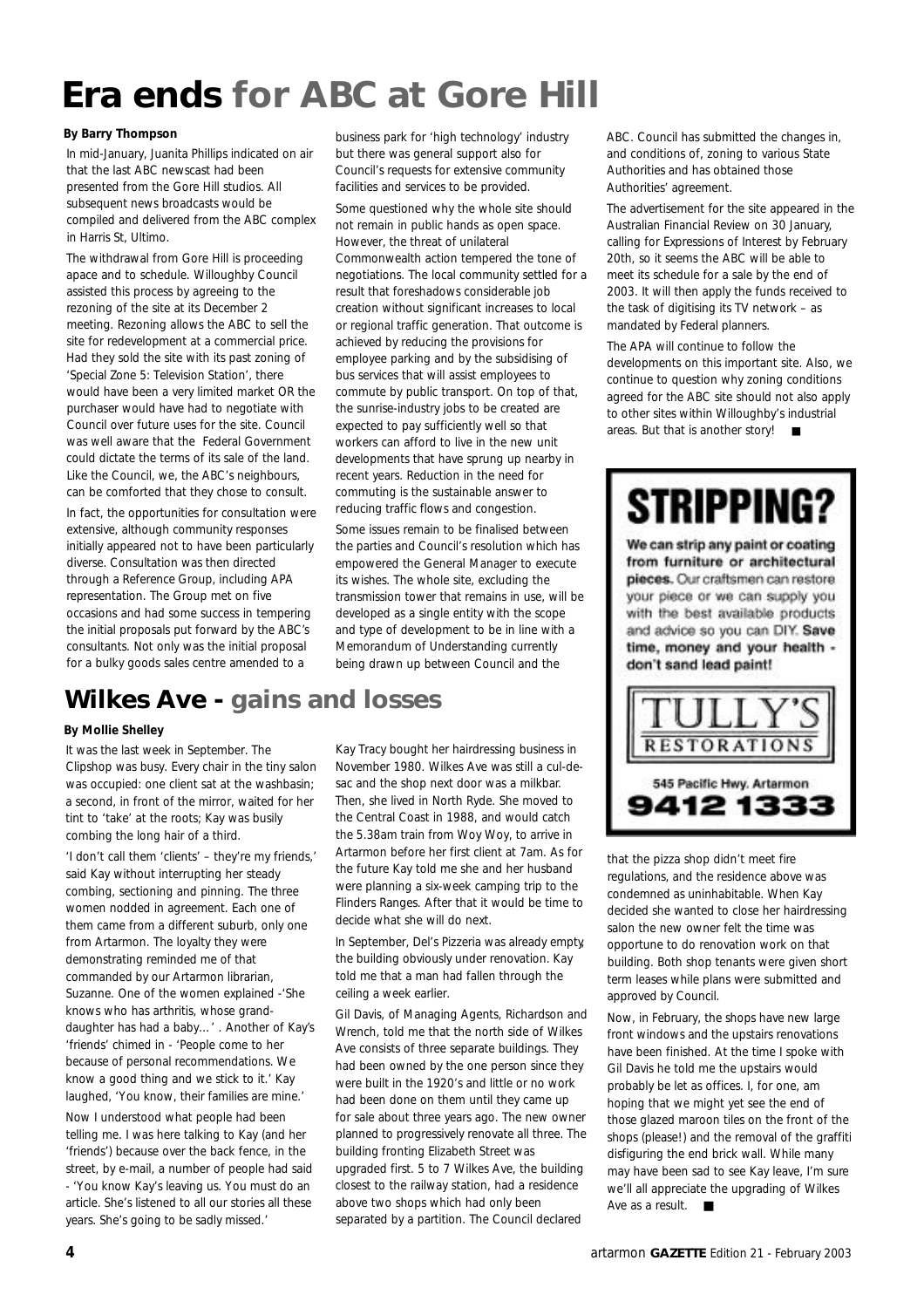## **Artarmon celebrates Heritage Week with annual Open House Tour, Saturday April 12**

#### **By Michelle Sloane, Open House Tour Committee**

Once again, as part of Heritage Week 2003, the Artarmon Progress Association, with the support of a number of local residents, will open approximately six houses and gardens for inspection on Saturday 12 April. The National Trust theme for the 2003 Heritage Festival is "FRESHWATER - WATER, WAVES AND WANDERINGS", so our focus this year will be on both architecture and gardens.

A number of homes that are wonderful examples of the Federation and California Bungalow architecture of our area will be included on this self-guided tour, along with homes that have experienced a garden "seachange."

Information covering the history, significant architectural features including heritage and renovation highlights, as well as landscape and garden features of each home, will be available on the tour.

The Open House Tour is endorsed by the National Trust, and the Artarmon Progress Association will be assisted and supported in the running of the Tour by Artarmon Neighbourhood Watch and the City of Willoughby.

#### **Bookings are essential**

Be quick and book early as the Open House Tour has limited numbers. The cost is \$10 per person (including GST) or \$5 per person if you are a member of the Artarmon Progress Association. ALL TICKETS MUST BE BOOKED IN ADVANCE. The Tour runs from 2.00pm to 5.00pm and departs from the Artarmon Library, 2 Elizabeth St, Artarmon. Good walking shoes, a hat plus sunscreen are recommended.

Cheques made payable to "Artarmon Progress Association" can be sent to PO Box 540, Artarmon 1570. Name, address and telephone details MUST accompany your cheque. Please use the tear off slip provided at the end of this article. Unfortunately, no refunds will be given for no-shows.

The Tour has been greatly assisted by the generous support and encouragement of our sponsors, specifically Richardson & Wrench, Artarmon.

We are sincerely grateful to the homeowners for their generosity in making their homes available for this event. Without their support the tour would not be possible.

Over the last few years, the Open House Tour has received exceptional support from local residents and has proved to be a wonderful way to showcase our suburb's history. Please do come along and join in this celebration of our heritage and our suburb.

If anyone has any suggestions for the day, would like more information or is interested in helping in any way please contact Michelle Sloane on 9415 4497. We look forward to seeing you on the day! ■





Antiques a specialty Contact Neil McPhee 9439 1077 0414 317 355

Fax:9439 1088 Email: neilmcphee@one.net.au 3/17 Dickson Ave,Artarmon.

|                                                                                                       | <b>Artarmon Progress Association</b><br>HERITAGE WEEK OPEN HOUSE TOUR - BOOKING FORM<br>Saturday 12 April 2003 2 - 5pm • Departs Artarmon Library, 2 Elizabeth St, Artarmon<br>For further information contact: Michelle Sloane 9415 4497 |  |                                                                             |                                                        |
|-------------------------------------------------------------------------------------------------------|-------------------------------------------------------------------------------------------------------------------------------------------------------------------------------------------------------------------------------------------|--|-----------------------------------------------------------------------------|--------------------------------------------------------|
|                                                                                                       | Tickets: \$10 per person (non-members) / \$5 per person (APA members)                                                                                                                                                                     |  |                                                                             |                                                        |
|                                                                                                       | Name: Name: 2008 and 2008 and 2008 and 2008 and 2008 and 2008 and 2008 and 2008 and 2008 and 2008 and 2008 and                                                                                                                            |  | $\Box$ \$5<br><b>APA</b><br>member<br>$\bigcup$ \$5<br><b>APA</b><br>member | $\Box$ \$10<br>Non-member<br>$\Box$ \$10<br>Non-member |
|                                                                                                       | Tel: Email: Email: Email: Email: Proposal experience of the Email: Proposal experience of the Email: Proposal experience of the Email: Proposal experience of the Email: Proposal experience of the Email: Proposal experience            |  | \$                                                                          |                                                        |
| Please make cheques payable to 'Artarmon Progress Association' and send to PO Box 540, Artarmon 1570. |                                                                                                                                                                                                                                           |  |                                                                             |                                                        |

*Privacy Statement: Information collected for the Open House Tour is for the exclusive use of the Artarmon Progress Association. Information will not be utilised or made available to any other organisation or individual.*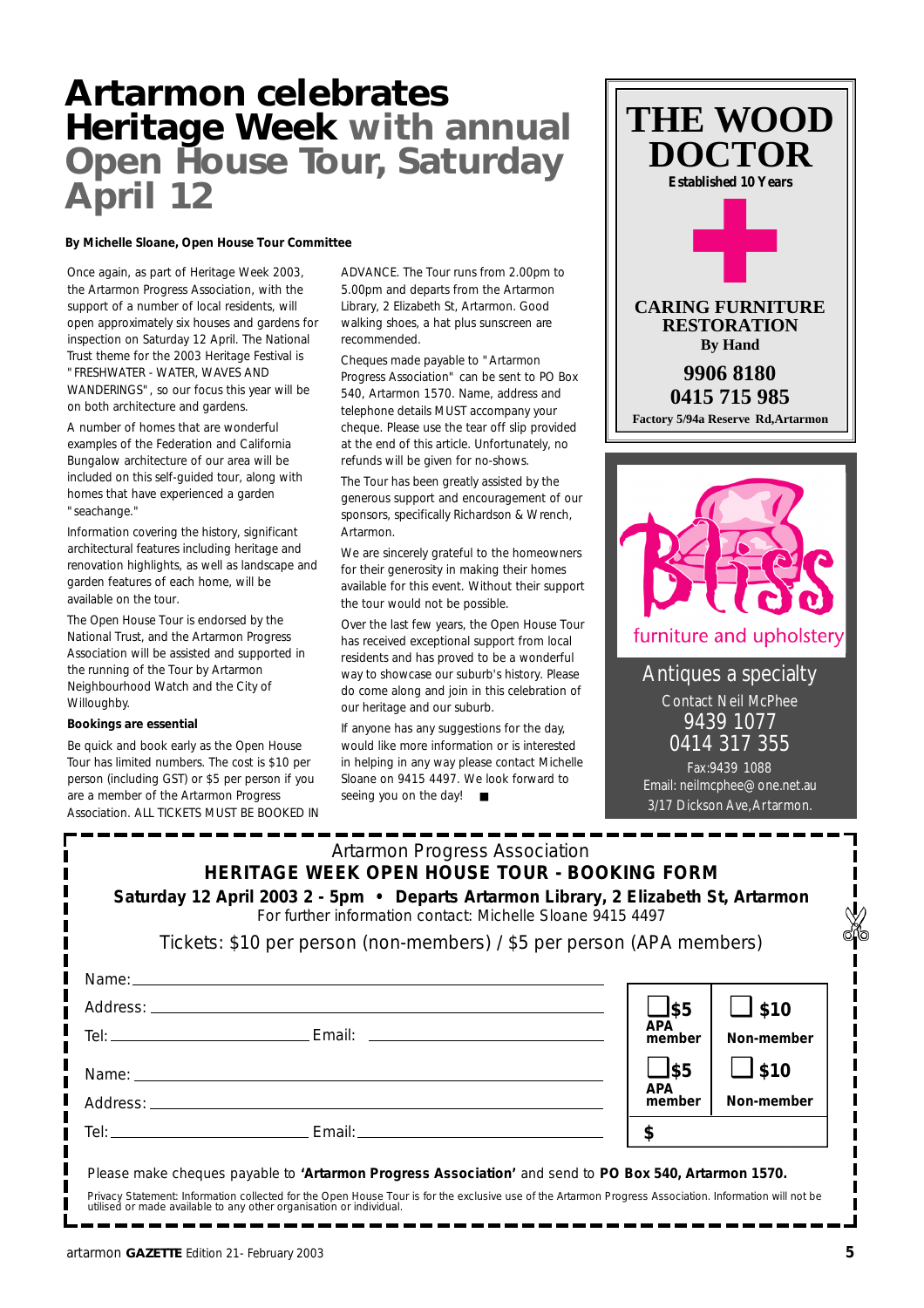# **Meet Ralph and Shirley Doughty**

Ralph and Shirley Doughty, from Doughty Family Butcher in Hampden Road, have been in business in Artarmon a long time: 20 years. And they've been in the meat business for 40 years, previously owning a larger business in Canberra. As for the age of the butchery through various owners, it is estimated to be nearly 80 years old - one of the oldest shops in Artarmon.

"Artarmon is an outstanding place" says Ralph. "It is a really nice area, with an interesting mixture of always-friendly people." Shirley also loves the area and is proud to service it with high quality meat at good

prices. "The quality of our meat has a great reputation. We even have a regular customer from Windsor."

Ralph is not as impressed with the impact of the state government regulation on butcher shops. "The regulation that is imposed on us goes too far. They seem to have an agenda for the closure of the small retail butcher and to force everyone to buy their meat in supermarkets", says Ralph.

The Artarmon Gazette thanks Ralph and Shirley on their regular commitment to advertising in the Gazette, even though they are just a small family business. ■



### artarmon FRAMING and dale thomas gallery

Custom Framing Mounting & Laminating Art & Framing Consulting Corporate Displays & Fairs Mirrors • Hire Frames Art Restoration dale thomas gallery Vinyl Lettering & Signs Regular Exhibitions

Call 9439 9992 to join our mailing list.

Open: 8.30 - 5 M to F • 9 - 2 Sat. **Lynn Greaves•Bob Greaves•Ross Taylor** 41 Whiting St, Artarmon. Ph: 9439 9992•Fax: 9436 0264



**your local butcher– you won't buy better!**



### **PHONE ORDERS WELCOME!**

102 HAMPDEN RD ARTARMON PH: 9412 1746



- **Rugs**
- **Suede and leather**
- **Wedding gowns**
- **Repairs and alterations**
- **Dyeing**
- **A RTA R M O N VA L ET S E RV I C E Phone 9419 2830 98 Hampden Road Artarmon ~ opposite the station ~ • Do-it-yourself carpet cleaning Also: Same Day Photos**





ARTARMON NSW 2064 www.laingsimmonsartarmon.com.au

Specialists in real estate sales and property management

Benefit from our personalised service, professionalism and unique marketing skills to gain the best results in sales and rentals.

*Beyond the expected*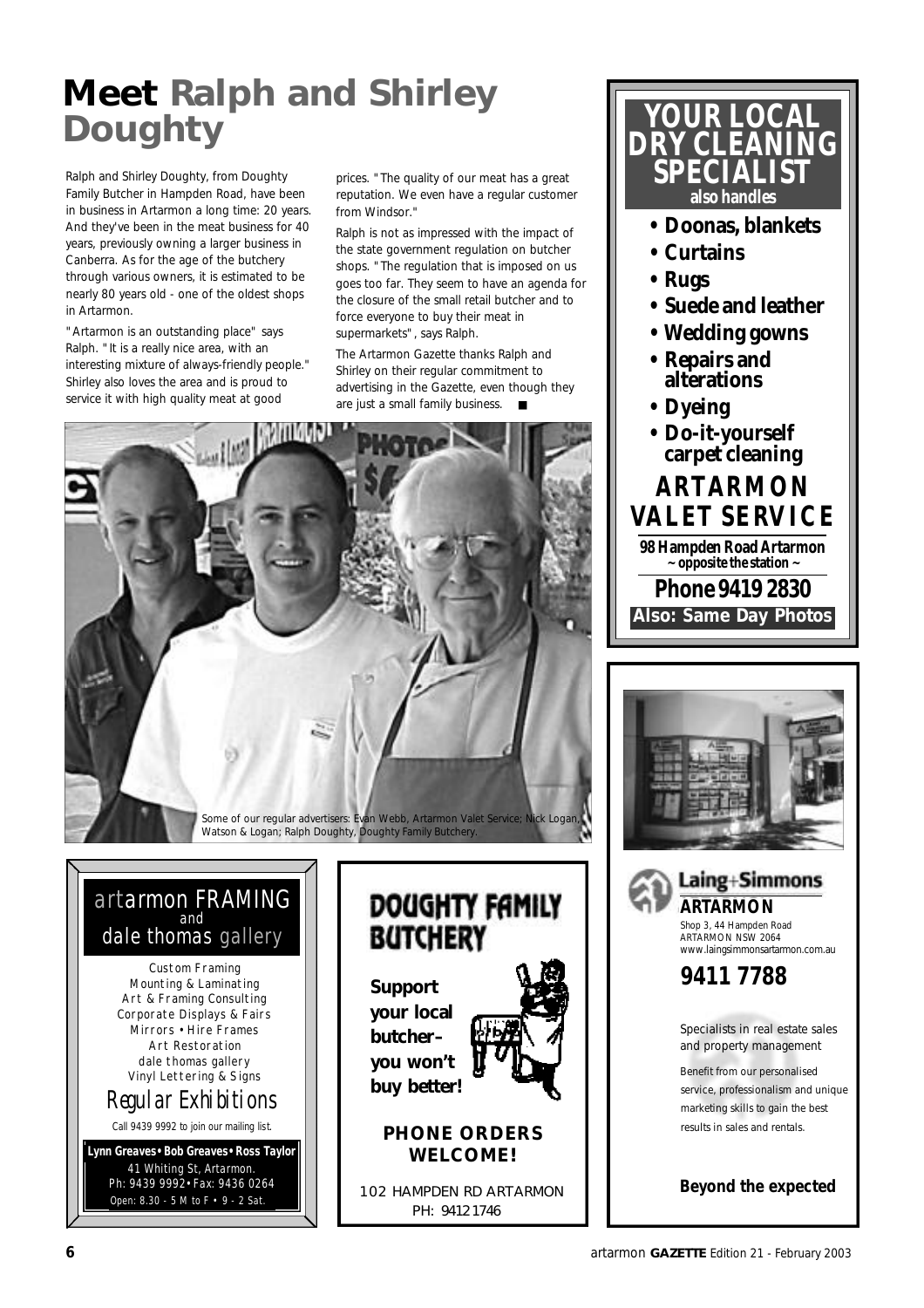# **My time at Artarmon Public**

#### **By Christopher Downes**

It was Wednesday, 31st January 1996, 10.30am – a new chapter in my life was about to begin. After numerous photographs in the backyard, I finally arrived at Artarmon School. I was 5 years old, my first day of school and it all seemed **SO BIG** – big school yard, big classrooms – just big.

Now it's Friday 20th December 2002, 2.55pm – the school bell rings for the last time. I have finished my Primary School years and I am leaving Artarmon School. I am 12 years old and about to start another chapter in my life – High School.

I can't believe it. One minute I'm in Kindergarten and the next I'm in Year 6. Mum is always saying how quickly time goes, and she is right (did I really say that my Mum was right!) The strange thing is that I didn't notice the time going. I was too busy having fun learning about words, numbers, playing music, singing, playing sport and making friends.

That's the best thing about Artarmon School – the opportunities offered to you. Teachers and parents gave so much of their time to make sure that all the children had the best education possible. I tried just about everything I could fit in – the choir, band, chess club, soccer team, tennis and many more. You were

able to participate in many things and have so much fun you didn't realise that you were really learning at the same time. I wasn't just learning the Three "R"s, or how to play the trombone, or kick a soccer ball, I was learning how to make friends, work in a team and solve problems.

Then there were the after-school activities the class picnics, fireworks nights, Bingo, and Trivia, dances, concerts and plays. There was always excitement at each one that even if you didn't go, you were excited too and couldn't wait to hear how it had gone.

Throughout my last year at Artarmon, there were many highlights. The main one for me was the Year 6 Play. My class, 6M and another class, 6H devoted Term 4 to preparing for our final fling – "Oliver with a Twist" and I played a witch. Everyone put so much effort into the scenery, songs, costumes and music. It was great to see how proud all of our parents looked when they watched us perform.

Just when you thought it couldn't get better, Year 5 hosted a spectacular farewell. It was Friday the 13th December and the theme was "Spooky". It was such a great night – food, music and dancing. You suddenly realise that this is it. It's all over. You and your friends are moving on and there is nothing you can do about it.



It is a little frightening thinking about what High School will be like. I think it will be like being 5 years old all over again – everything is going to seem **SO BIG**. I will need to learn new rules and have many different teachers each day, but I will also be able to try new things and make new friends – I like that part the most.

The memories and friends I have made at Artarmon School will be with me forever. I remember the school motto, "Learn To Live", and I realise that for 6 years I have been a part of an extraordinary team – teachers, pupils, friends and parents who have always been there for me – teaching me to live. What a life I have had so far - I'll keep you posted on the next chapter. ■

# Do you want to know more about treatments to help you quit smoking?

ി

In Australia, 3.6 million people smoke, 1.7 million people attempt to quit each year. Smoking is related to 15% of Australian deaths annually.

When you come into Watson & Logan Pharmacist Advice for advice about quitting your smoking habit, our pharmacists will offer to sit with you to help you understand your treatment so it works safely and properly for you. We'll explain how it works, and its possible side effects. We'll ask if you remember your doctor's instructions and help you to manage your

| Quit Smoking booklet voucher<br>Contains information about why you                        | Quit Smoking |
|-------------------------------------------------------------------------------------------|--------------|
| should quit smoking, pregnancy, why<br>you smoke, benefits of guitting and<br>withdrawal. |              |
| NAME                                                                                      | $b$ andola   |
| <b>ADDRESS</b>                                                                            |              |

PHONE RETURN TO WATSON & LOGAN PHARMACIST ADVICE, 96 HAMPDEN ROAD treatment. We assure your privacy at all times. To obtain a helpful 'Quit Smoking' booklet, simply complete the coupon below and bring it to Watson &

**Logan Pharmacist Advice.** 

With the right advice and support, you can quit smoking. Watson & Logan Pharmacist Advice is dedicated to help you understand your treatment to ensure it works effectively for you. Come and see Nick, Kara, Matt or Ann for verbal and written advice.

You'll love our service and we're OPEN 7 DAYS.

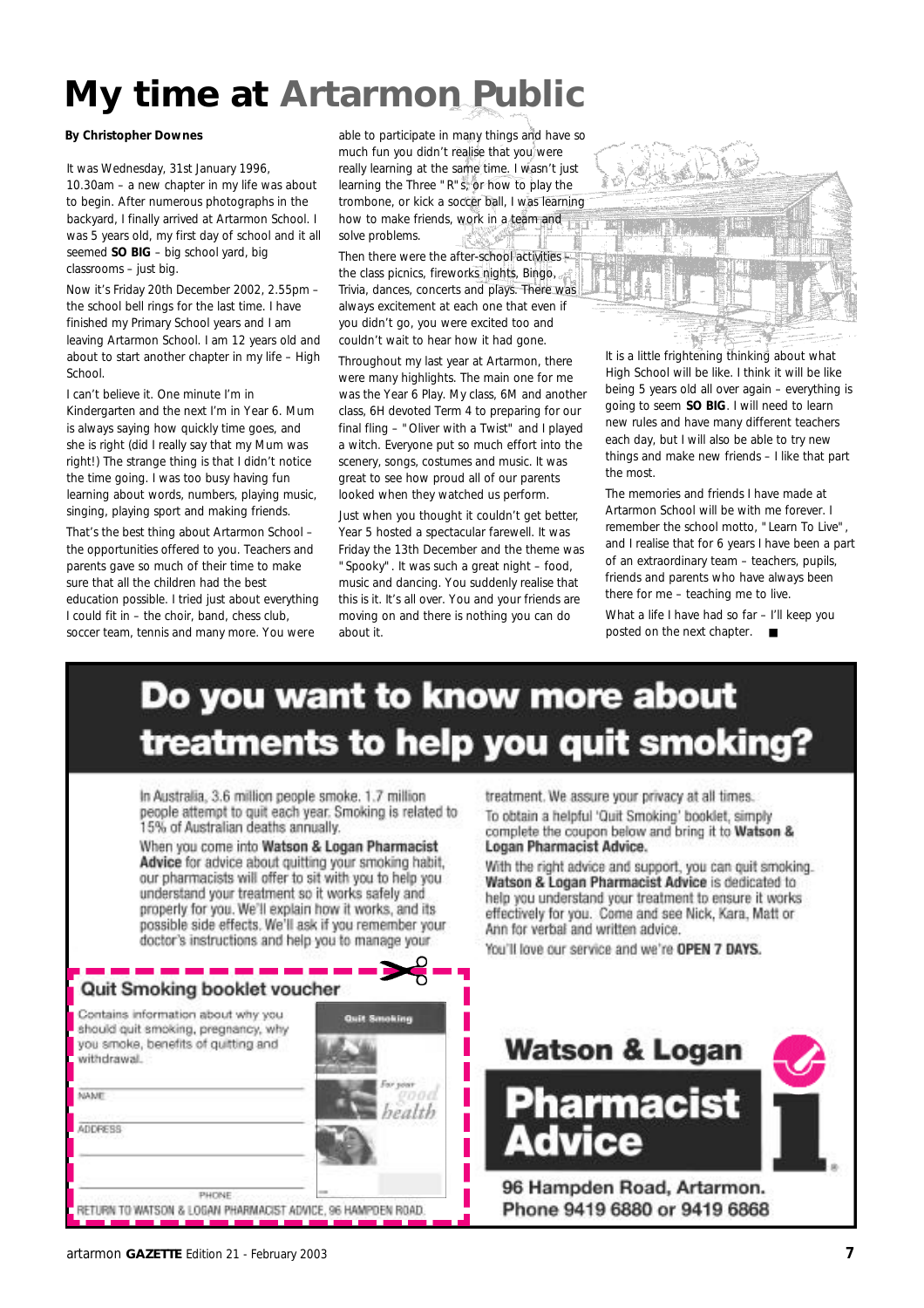# **Councillors' feedback...feedback...feedback**



A happy and peaceful 2003 to all Gazette readers!

As someone who likes to use the principle of "think globally, act locally" I have to admit the international

signs are not looking good.

When I first joined Council in 1991, I remember being roundly criticised for raising any issues which were not confined to our geographical boundaries – thank goodness this is no longer the predominant view! As an independent councillor, it was clear to me that this kind of thinking had the effect of silencing criticism of government at other levels.

If communities have views on issues such as war in Iraq, the treatment of refugees, tree clearing, salination and global warming, is it not proper that local government be involved in giving voice to them?

For the first time since I've been living here, we are facing the prospect of an interesting election for the State seat of Willoughby. Our Mayor, Independent Candidate Pat Reilly, has announced his intention to take this community's issues up a level since he believes that the party political representation has not served us well. Whilst the major political parties are responsible for putting it about that Independents are powerless, you may recall that we would have had no inquiry into corruption in the NSW police force without John Hatton. Also, that in two terms here on the North Shore, Ted Mack's integrity did more to lift the image and quality of political representation than all the years of political party hacks slipping into their safe seats.

So what are the issues? If Pat were to ask me, I'd have to put traffic and transport right up there! In Willoughby and Artarmon in particular, we are in for a battering with the construction of two major infrastructure projects - the Lane Cove Tunnel and the Parramatta-Chatswood Rail Link. Since they serve pretty much the same route - shame on the NSW government for prioritising road transport - we get the road by 2006, and half the rail link may be constructed by 2008! It never ceases to amaze me how much easier it seems to be to get a piece of freeway than a piece of rail! Both create jobs in their construction, yet roads leave us with the legacy of tolls and continuing environmental degradation. The reasons being, I guess, that the market economy and party political expediency ignore or discount social effects, equity considerations, and long term effects on future generations, as well as impact on natural systems. When they were building the Gore Hill Freeway, I remember Ted referring to the RTA as "daleks intent on paving the planet" – well,

not much has changed. Only their waste and appalling absence of forward planning has become more evident (fancy having to demolish and retro-fit that which they built less that 8 years ago!).

Oh well, at least local advocates are on the job! Air quality monitoring and local traffic impacts are being taken up by the Progress Association, and local Bike and Pedestrian groups are making sure that a system of shared pathways are constructed as part of the LCT. I look forward to being able to support these and other shared, local interests in 2003 because for me, they are all part of the bigger picture!

Kate.Lamb@willoughby.nsw.gov.au



2003 has arrived with the world firmly in our faces. As I write there seems to be no escape from an Iraqi war. The possible use of nuclear weapons and a

deepening gulf between nations and religions overshadows us all. You don't have to be an overly sensitive person to be feeling a mite depressed right now.

As I was wallowing around in my own



personal slough of despair, I spent an evening with friends who hold dramatically divergent views on almost any subject you care to name. The topic this night was regime change. We travelled in our conversation through Afghanistan, Iraq, Indonesia, Solomon Islands, Papua New Guinea and back to Australia.

While argument raged all night, there was a remarkable convergence of views on the need for a United Nations-led response. Despite the very real problems and hiccups that beset the UN, no-one had given up on the concept of a world governing body. No-one had given up on a transparent and democratic path for the future of this planet. Apparently the battered concept has not passed its use-by date after all. I came away strangely heartened.

The next morning I read that France and Germany were discussing dual citizenship and a single voice in world forums. This was astonishing news given their recent history but geographically so sane. I was positively cheery for the rest of the day.

Then Willoughby Council announced the Willoughby Citizen of the Year Awards on Australia Day. Five wonderful Willoughby people were honoured including Artarmon's own Toni Richards. Passionate about the community, school and education in Artarmon

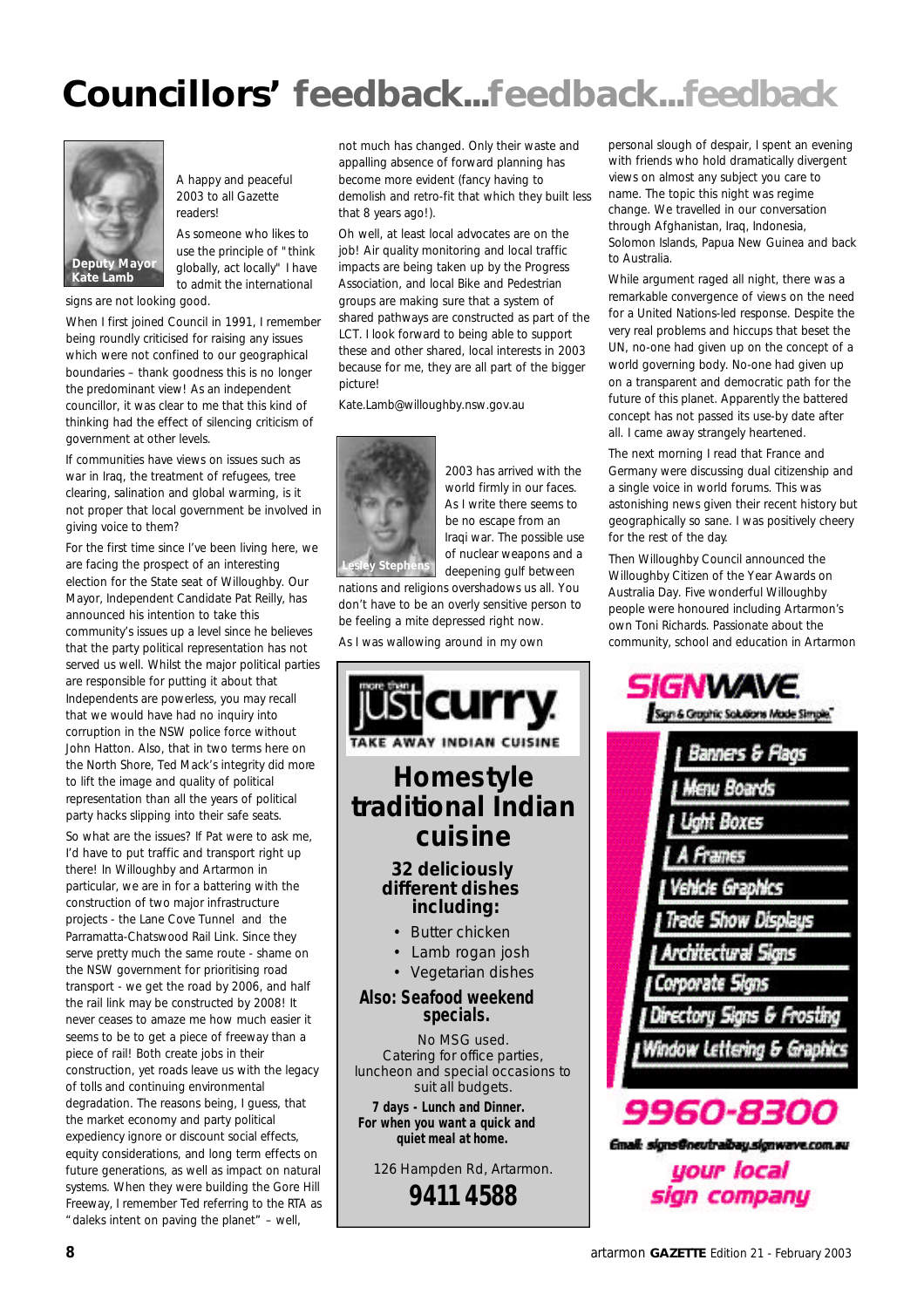# **Councillors' feedback...feedback...feedback**

Toni has been a model parent supporting and leading many school and community initiatives and activities.

The common thread in these three seemingly disparate events was the sense of a healthy functioning community of friends or neighbours who in this moment of crisis revealed their commitment to shared ideals and aspirations. There are some very positive things about this world and for me, 'community' is top of the list.

As always I welcome your views and comments. You can contact me on 9979 9477 or email me at lesley.stevens@prismpix.com ■



#### **Local Traffic Issues and the Bigger Picture**

The EIS for the Lane Cove Tunnel has once again highlighted what has been one of the continuing traffic issues for Artarmon - the functionality of the

intersection of Mowbray Rd and the Pacific Highway.

I have been seeking to raise the profile of this intersection and its problems, as well as that at Fullers Rd and the Highway (a solution for one might be a solution for the other). I have spoken to the Deputy Premier and Minister for Planning and am seeking a February appointment with the Deputy Prime Minister, Federal Minister for Transport.

I spoke with Paul Forward, CEO of the RTA who advised he saw the benefit in establishing a working party to look at options for short term and long term solutions to improve the movement of Sydney and local traffic on the Pacific Highway from the Freeway to Roseville. He was to look into establishing some computer modelling on the Mowbray intersection.

The Tunnel project looks at one side of the regional traffic triangle. It fails on the two sides of the network being Fullers Rd, Mowbray Rd and the Pacific Highway through the Chatswood CBD.

This is not just a local issue, but a communitywide issue affecting Sydney to the Central Coast. The challenge is to get the NSW Government authorities to share this view and build solutions into the Public Works agenda. Please contact me so that we can together help to cause serious consideration to be given to finding long term solutions to increase the functionality of those intersections.

#### **DA's with local interest**

There are two DA's on notification, with comments due by 3 February, which may be of interest to Artarmon residents.

**61 Sydney St, Willoughby** - proposal for demolition of the existing dwelling and pool and construction of a two-storey extension to an aged care nursing facility (Elizabeth Lodge) with under-cover carparking. DA-2002/1936, currently in the Notification period. If members of the community need longer than this, application should be made to the Council Officer, Francis Cook.

**Kids Cottage Community Centre** - the proposal is for the alteration of operating hours of the Community Centre -DA-2003/1. If members of the community need longer than this, application should be made to WCC.

For all DA's on notification, details can be inspected at the Help and Service Counter from 8.30am – 5.00pm weekdays, or viewed at the main Chatswood Library during normal Library hours.

A Development Planning Officer or Building Surveyor is available between 8.30am and 10.00am, Monday to Friday, to discuss the proposal, or by appointment at other times. A Duty Planning Officer and Duty Building

Surveyor are also available from 1.00pm to 4.30pm weekdays to assist with any inquiries on DA's out on notification.

As a Councillor, I am also available to assist should any of the above not provide the information you might seek. Contact details are : stuart.coppock@willoughby.nsw.gov.au, 9958 0483. ■

### **'Yellow House' scheme to make Artarmon safer**

#### **By Toni Richards**

It is an important part of a community to have designated, authorised 'safe' houses where people, particularly children, can go if they are concerned for their safety in the streets. Over the last few years, the Safety House scheme in the area has lost its momentum, largely due to red tape. However, efforts over the last year have seen the bureaucratic issues addressed, and the scheme will now be re-invigorated locally, and again become a going concern in the area.

A designated 'Safety House' must fit and comply with specific criteria, and houses are regularly monitored throughout the year. Residents of the houses who are aged over 16 years are required to have a police check prior to the house being made a 'Yellow House'. Other criterion include: not owning a dog, having your front door visible to the street, and usually being home before and after school hours.

Artarmon Public School will be running a Yellow Day in 1st Term to promote awareness of the scheme and hopefully enlist many new houses. If you are interested in becoming a 'Yellow House' and would like further information about the scheme, please contact Jane Dawes on 9411 4428 or Toni Richards on 9958 0707. ■



*Phone 9411 5858*

### **PH Y SIOT H E R A P Y**

*For over twelve years, Physiotherapist Ann Liebert has run her practice in Artarmon, specialising in:*

- Back pain
- Musculo-skeletal pain
- Sports injuries
	- Occupational-related pain
	- Neck headaches

*Ann Liebert* **M.A.P.A. M.M.A.P.A. P H: 9419 3404**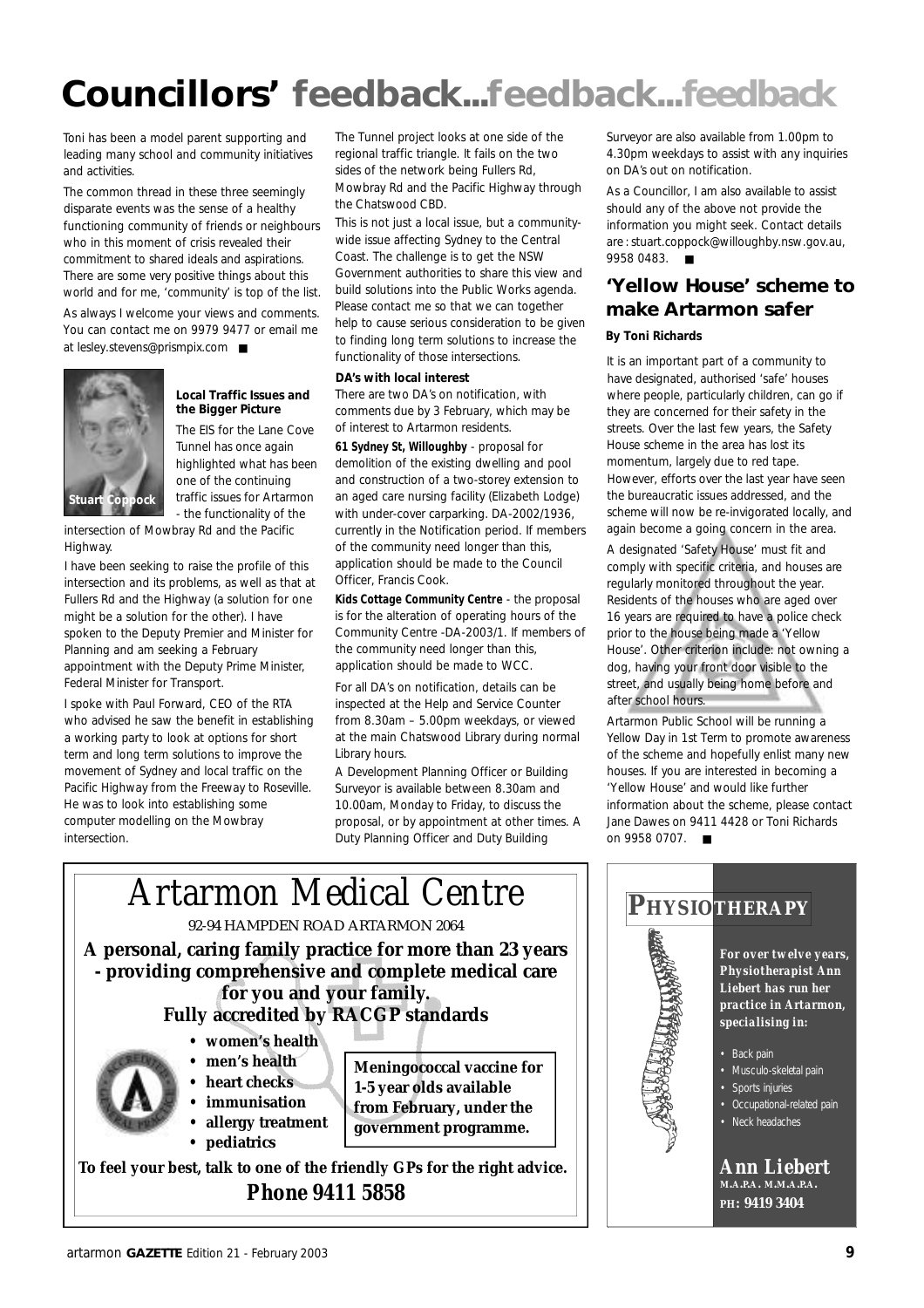# **Weeds, weeds, weeds By Mollie Shelley**



Throughout this extraordinarily hot, dry summer, weeds have survived in parched gardens where other plants are stressed. They are opportunists, casting their seed ready for even a small break in the weather. How to cope with them without resorting to sprays is a challenge. In this article, I've looked at three different situations:

- a garden in reasonable condition which you hand weed then want to protect from new infestation;
- a weedy, perhaps neglected, garden where you are able to remove the source of the infestation but seed or bulblets remain in the soil; and
- a weed infested garden where, even if you succeed in dealing with the current crop, a source of re-infestation remains out of your control.

The first situation is by far the easiest to work with. Remove any weeds, then mulch well with material of your choice. Mulch conserves moisture, modifies soil temperature and eventually breaks down to add nutrients to the garden. Make sure it is thick enough so that new weed seed doesn't penetrate. I have managed to keep a native garden weed-free for years just by throwing fallen eucalyptus leaves and broken-up bark onto it. The mulch has now stabilized at about 20cm deep and the native plants seem to love it.

Or look at a solution like that used in the garden near the entrance to Artarmon Station, which uses live plantings to cover the soil. Gazanias form a dense mat. Erigeron, which can be invasive in mild climates, is an excellent solution where the going is really tough. Think also of

Mondo grasses, ajuga, Spanish Shawl (Heterocentrons elegans), liriope, cliveas, agapanthus. Mulch around the plants until they grow dense enough to discourage weed. The second situation needs more work. I have an Artarmon friend who recently took over a large, neglected garden. Apart from annual weeds there was a heavy infestation of onion weed that she at first tried to remove by hand. Now she is trying the "newspaper treatment" with considerable success. Cover the soil with newspaper – at least fifteen sheets thick. Make sure the sheets overlap so that light is completely excluded. Don't use any glossy paper. Top with your choice of mulch. Eventually the newspaper will break down and itself be added to the soil. To plant, make holes in the newspaper. Afterwards pull the mulch back close to the stem of the plant. How long will this treatment last and will the onion weed eventually reappear? Certainly there should be some years of grace. If you must spray, remember that onion weed is most vulnerable when it is in flower and drawing down nutrients to feed new bulblets.

The last scenario. It is pointless providing a lovely mulch of newspaper or similar material if there is a continuing invasion of weed from nearby. Rampant weeds such as 'wandering jew' will soon re-establish a foothold in your mulch although small rooted pieces left underneath the newspaper will, in time, be





killed off. My current solution is to lay weed mat and cover it with something that the weeds find positively discouraging. In my case this is casuarinas needles, of which I have an oversupply. Any available mulch of this kind that doesn't break down quickly will do, such as eucalypt leaves or conifer needles. ■

PERMACULTURE NORTH meets 3rd Monday evening each month in Lindfield. Info: Wendy Bishop, 9420 4884.

### **BB APPLIANCE REPAIR S AND ELECTRICALS**

For all Repairs to:

- Washing Machines
- Dryers
- Dishwashers
- Electric Stoves

Electrical Work by Licenced Electrician

*All work guaranteed No job too small Available 6 days Monday to Saturday Prompt Service*

> **Phone: Brian on 9427 8308**

or Mobile 0412 414 881



#### Sunday 23rd February at 11am

Harmonic Danceis a new form of sacred dance performed with the natural rhythms of the world and working in harmonious balance with the inner and outer etheric forces. It opens portals of perception and communication to spiritual nature forces and assists the harmonising of those forces. Sacred movement communicates the unspoken prayers of humanity for peace and unity. As human beings we all share a universal nature. The layers which separate this unity are complex and are often difficult to dissolve. Through sacred movement we can touch this universal oneness.

Dance - Debby Mader and dancers from the HD Performance Troupe Tarhu and Harmonic Voice - Peter Biffin

Voice and Instruments - Colin Offord Harmonic dance can be performed with the natural sounds of the world or in association with voice and some musical instruments.

#### To be held at 139 Artarmon Rd, Artarmon

We would like to invite everyone present to join us after the performance for a shared meal.

**Phone Debby Mader 4782 7479 email: debby@pnc.com.au** Entry is by donation (recommended \$10 and \$5 concession) Harmonic Dance is supported by the Gavemer Foundation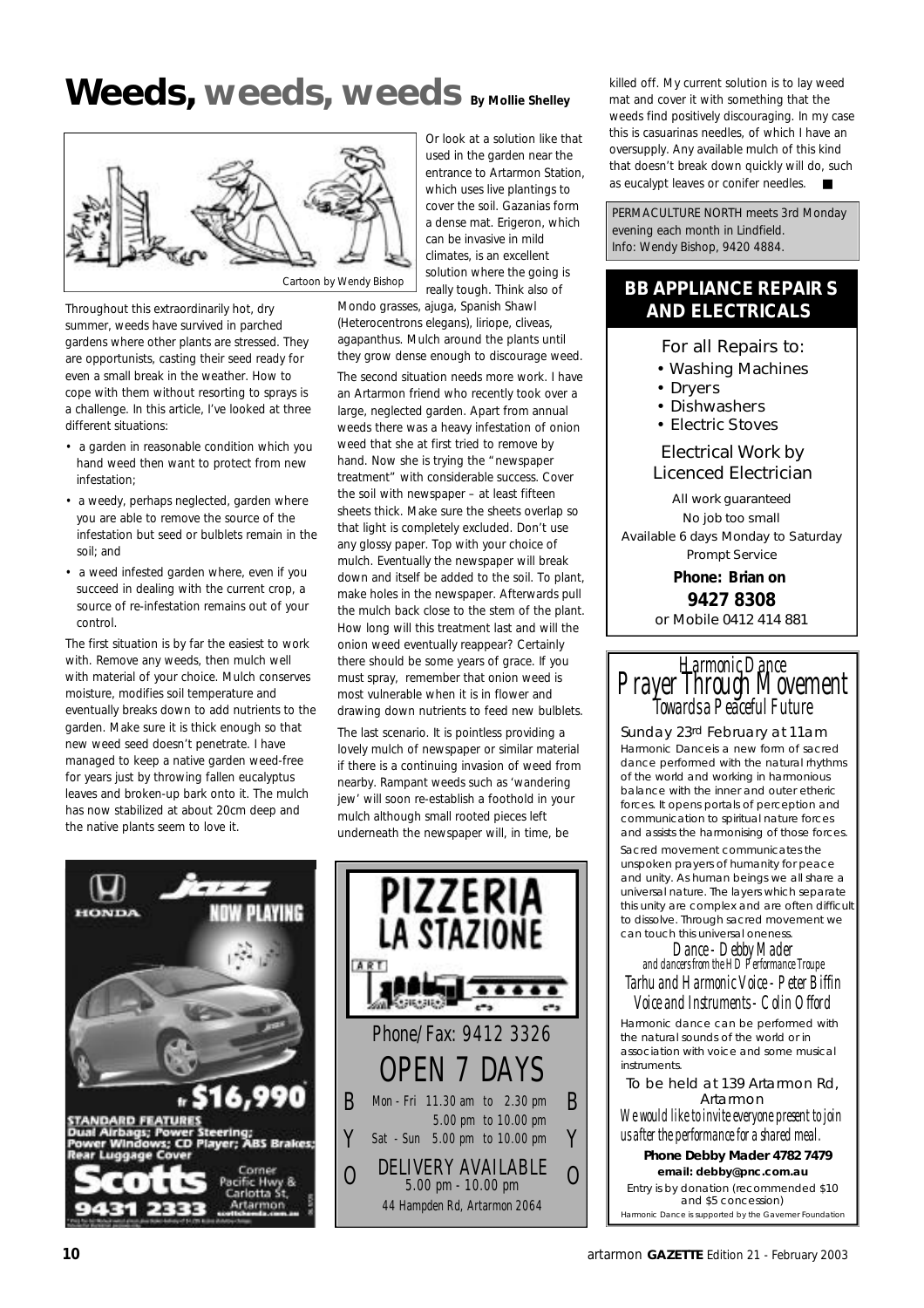## **Congratulations Toni Richards**



The Mayor with Toni Richards and her sons Guy and Mark, at the WCCCitizen of the Year Awards (*photo courtesy of WCC).* **Neighbourhood Watch Events**

The APA was delighted to help support Toni Richards' nomination which resulted in her being honoured in the WCC Citizen of the Year Awards, announced on Australia Day. Toni's citation reads:

*'Through her inspirational leadership and exemplary personal qualities, Toni has established the Out of School Hours Centre*

*(OOSH) at Artarmon Primary School, has ongoing involvement with Willoughby City Council Children's Services, has made significant contributions to schools as Safety House Coordinator and Lighting Director, is actively involved in community groups such as the Scouts, school bands, P & C and many charities.'* ■

### *Talking 2064*

#### **Anyone for Bowls?**

After 40 plus (??) years reading the news at Channel 9, Brian Henderson retired in November 2002. When asked on 25 November about his future plans by his colleague at the sports desk, Ken Sutcliffe, Brian replied "I'm going to join the Artarmon Bowling Club".

#### **Deputy Mayor 'Bikes on'**

Congratulations to Councillor Kate Lamb, who recently won the inaugural national Bicycle Achievement award, for contribution by a politician to making Australia more bicyclefriendly. Coming up against many nominations at all levels of Government across Australia, Councillor Lamb was recognised in her capacity as Chair of WCC's Bicycle Consultative Committee. Part of Kate's work has been her unwavering commitment to the shared pathway, which you will recall was completed last year.

**Contributions to 'Talking 2064'** are welcome - editor@artarmonprogress.org.au ■

| <b>Neighbourhood Watch Events</b> |                                                                                                                                 |  |  |
|-----------------------------------|---------------------------------------------------------------------------------------------------------------------------------|--|--|
| Mon17Mar                          | Evening meeting Artarmon<br>Library -<br>"New Safety House Scheme<br>for Artarmon", presented by<br>Toni Richards & Jane Dawes. |  |  |
| Sun18 May                         | Midday BBQ with clown for<br>children's entertainment at<br>Artarmon Bowling Club.                                              |  |  |

# **St Basil's Anglican Church A r t a r m o n**

6 BROUGHTON ROAD, ARTARMON • RECTORY 9412 1315 • OFFICE PH/FAX 9413 9713

*What is the point of life? What happens when we die? What relevance does Jesus have for our lives today?*

*How do we deal with guilt?* If you would like to explore any of these questions, then *Alpha* is for you.

**What is** *Alpha***?**

*Alpha* is for:

**A**nyone interested in finding out more about the Christian faith.

**L**earning and laughter. It is possible to learn about the Christian faith and have fun at the same time.

**P**eople meeting together. An opportunity to get to know each other and to make new friends.

**H**elping one another. Small groups give you a chance to discuss issues raised. **A**sk anything. *Alpha* is a place where no question is regarded as too simple or too hostile.

#### **Who is** *Alpha* **for?**

- Those wanting to investigate Christianity.
- New Christians.
- Those who feel that they have never really got going as a Christian.
- Newcomers to the Church.
- Those who want to brush-up on the basics.

#### **What's involved?**

**There is a series of talks looking at such topics as:**

- Who is Jesus?
- Why did Jesus die?
- Why and how should I read the Bible?
- Why and how should I pray?
- What about the holy spirit?
- How does God guide us?
- How can I overcome evil?
- Why and how should I tell others?
- Does God heal today?
- What about the Church?

After each talk there is time in smaller groups for everyone to discuss any issues or questions they have, giving them an opportunity to learn together.

#### **When and Where?**

The *Alpha* Course at St Basil's meets for ten weeks and is planned to begin in March. Please phone Gerald Beckett for further details on 9412 1315.

**Baptisms, Marriages and Funerals by arrangement with the Rector.** If we can be of any other help or if you have an enquiry about the Christian faith or Church activities, please phone on 9412 1315.

**Regular Sunday Services. Parish Eucharist/Holy Communion: 9.00am. An inclusive Christian church where all people are always welcome.**